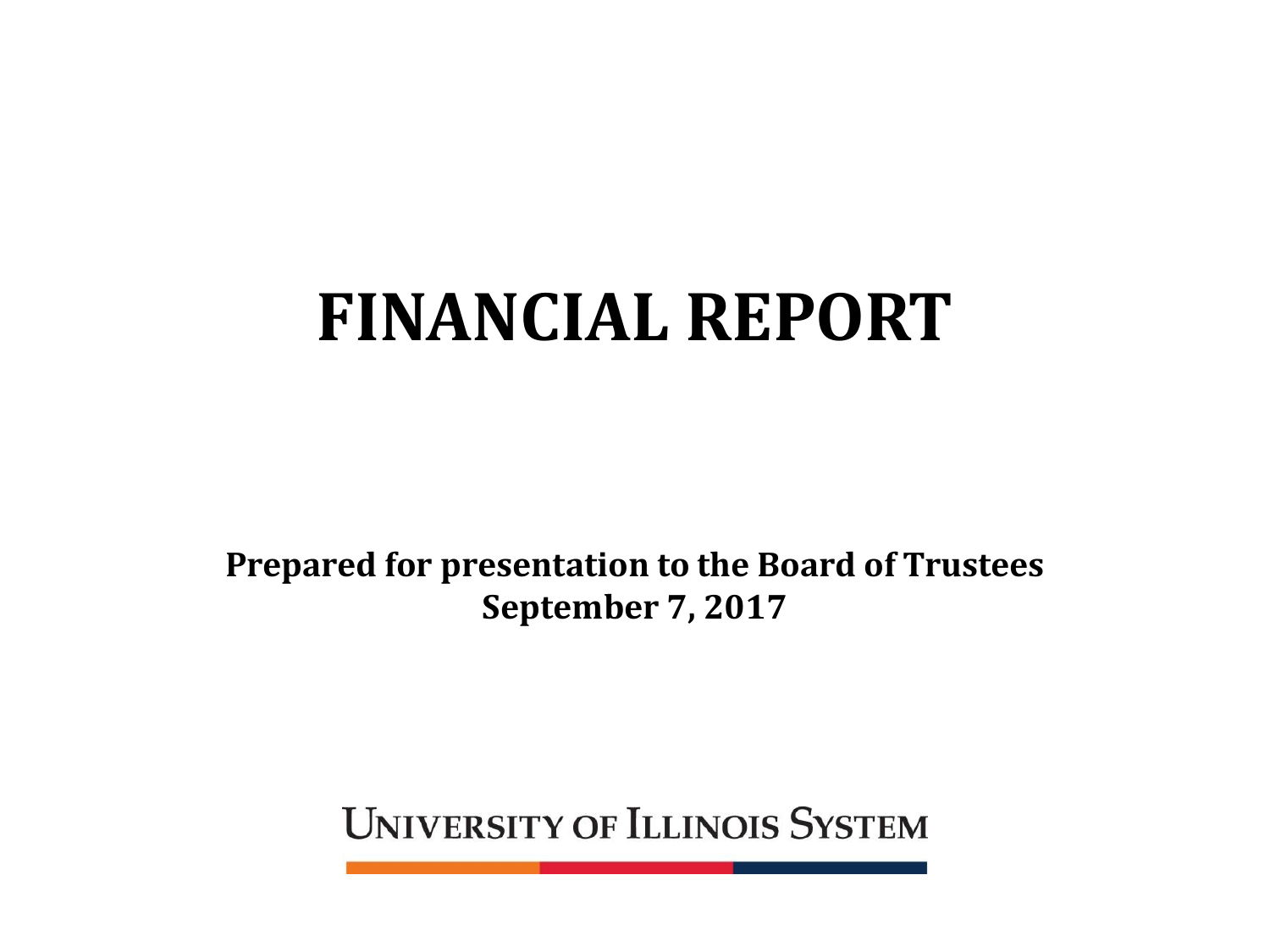## Diversified Revenue Sources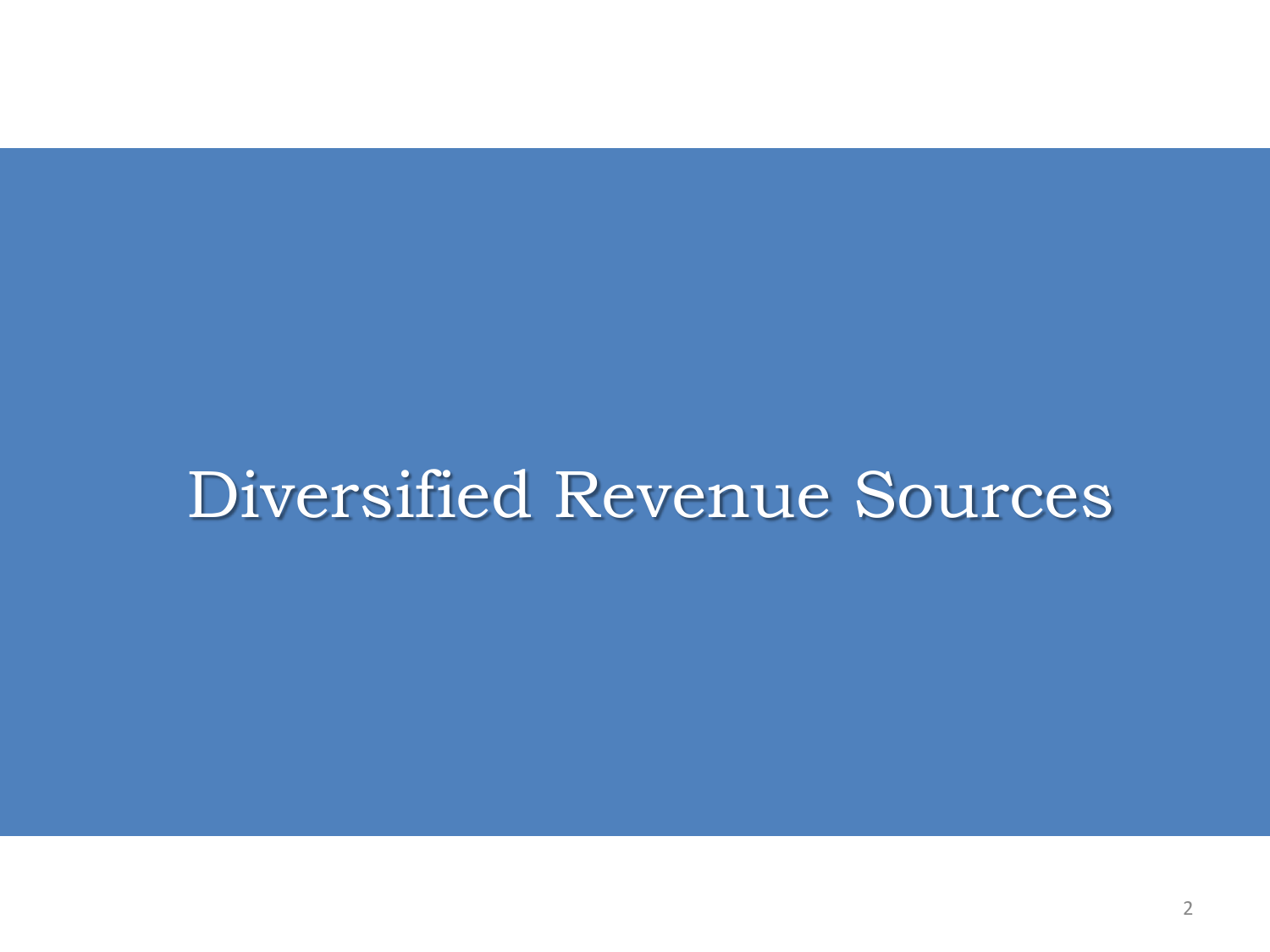## Robust Enrollment Trends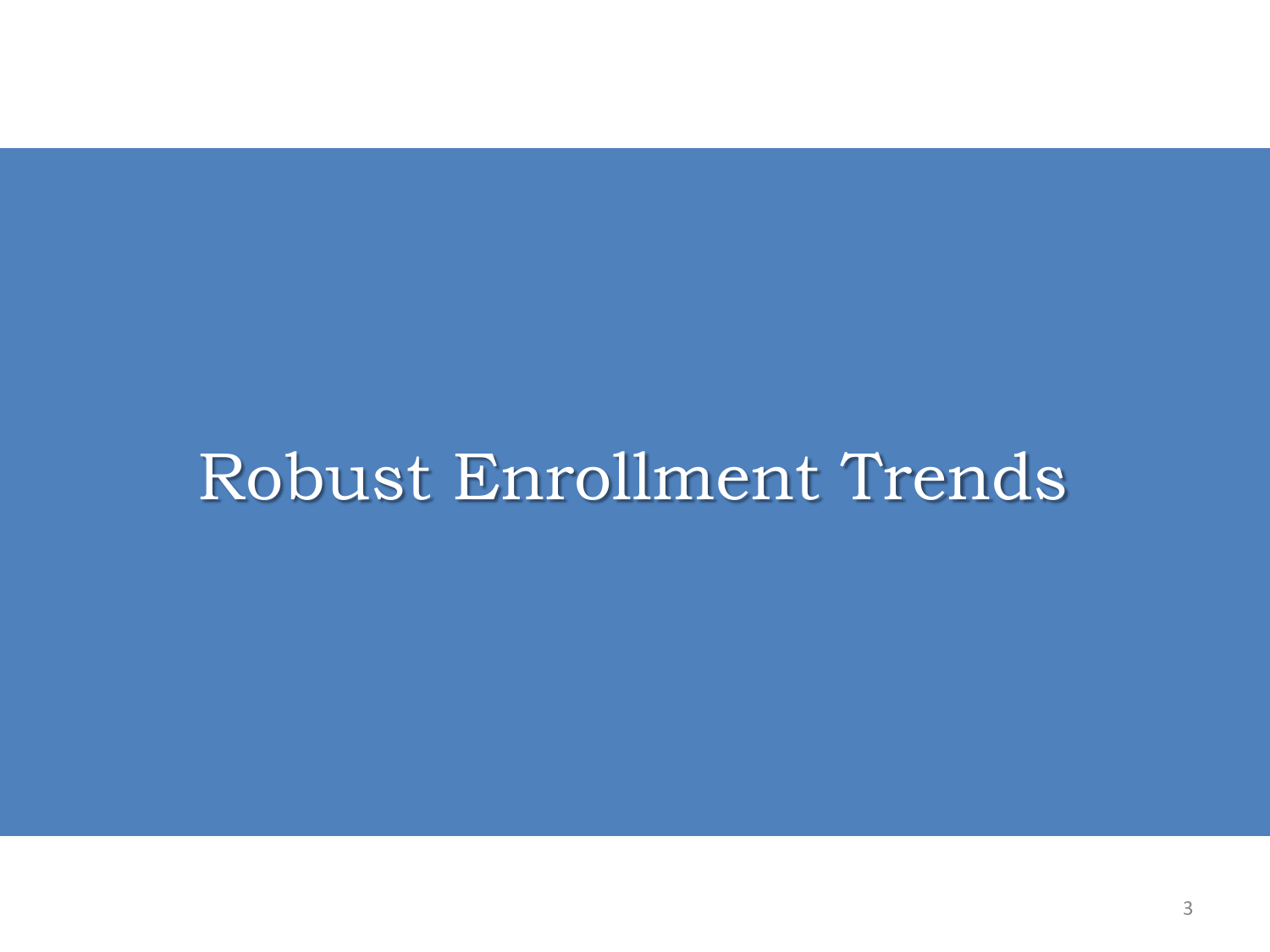## University of Illinois System First Time Freshman (as of August 22, 2017)

|                     |        | <b>Chicago</b>                       |       | <b>Springfield</b>                   |        | <b>Urbana</b>                         |        | <b>Total</b>                         |  |
|---------------------|--------|--------------------------------------|-------|--------------------------------------|--------|---------------------------------------|--------|--------------------------------------|--|
|                     | #      | <b>Change</b><br>from<br><b>FY17</b> | #     | <b>Change</b><br>from<br><b>FY17</b> | #      | <b>Change</b><br>from<br><b>FY 17</b> | #      | <b>Change</b><br>from<br><b>FY17</b> |  |
| <b>Applications</b> | 19,294 | 3.0%                                 | 1,715 | 19.5%                                | 38,965 | 2.3%                                  | 60,009 | 3.0%                                 |  |
| <b>Admissions</b>   | 14,318 | 8.4%                                 | 900   | $-5.6%$                              | 23,976 | 4.8%                                  | 39,194 | 5.8%                                 |  |
| <b>Acceptances</b>  | 4,560  | 23.1%                                | 299   | $-8.3%$                              | 7,566  | $-1.0\%$                              | 12,425 | 6.4%                                 |  |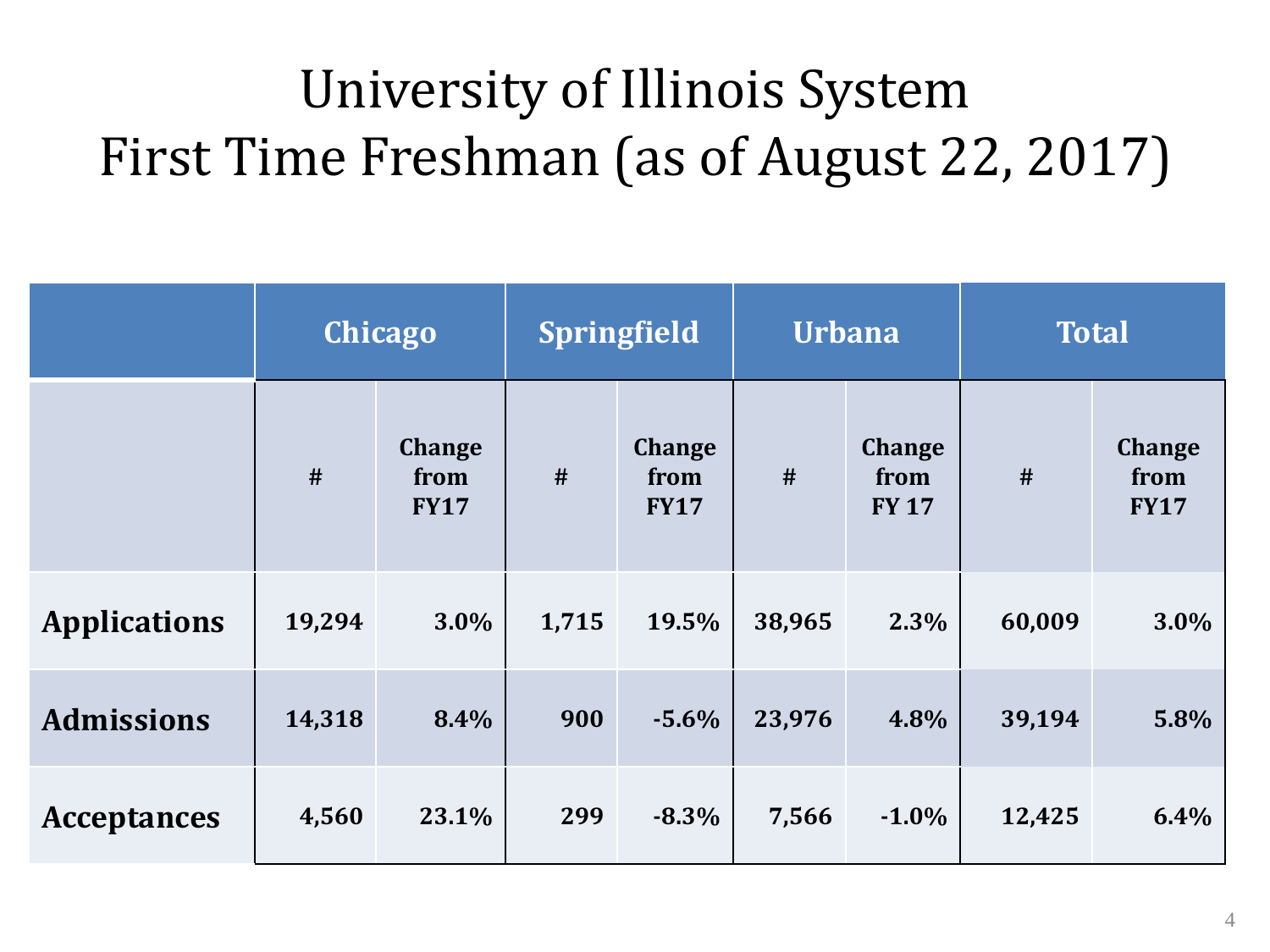### Tuition and Fee Revenue FY 2015 – FY 2017 (in millions)

|                | <b>Revenue</b> | % Change | % of Total<br><b>Operating</b><br><b>Revenues</b> |
|----------------|----------------|----------|---------------------------------------------------|
| <b>FY 2015</b> | \$1,095.9      | 5.3%     | 30.7%                                             |
| <b>FY 2016</b> | \$1,145.9      | 4.6%     | 31.6%                                             |
| FY 2017*       | \$1,191.5      | 4.0%     | 31.0%                                             |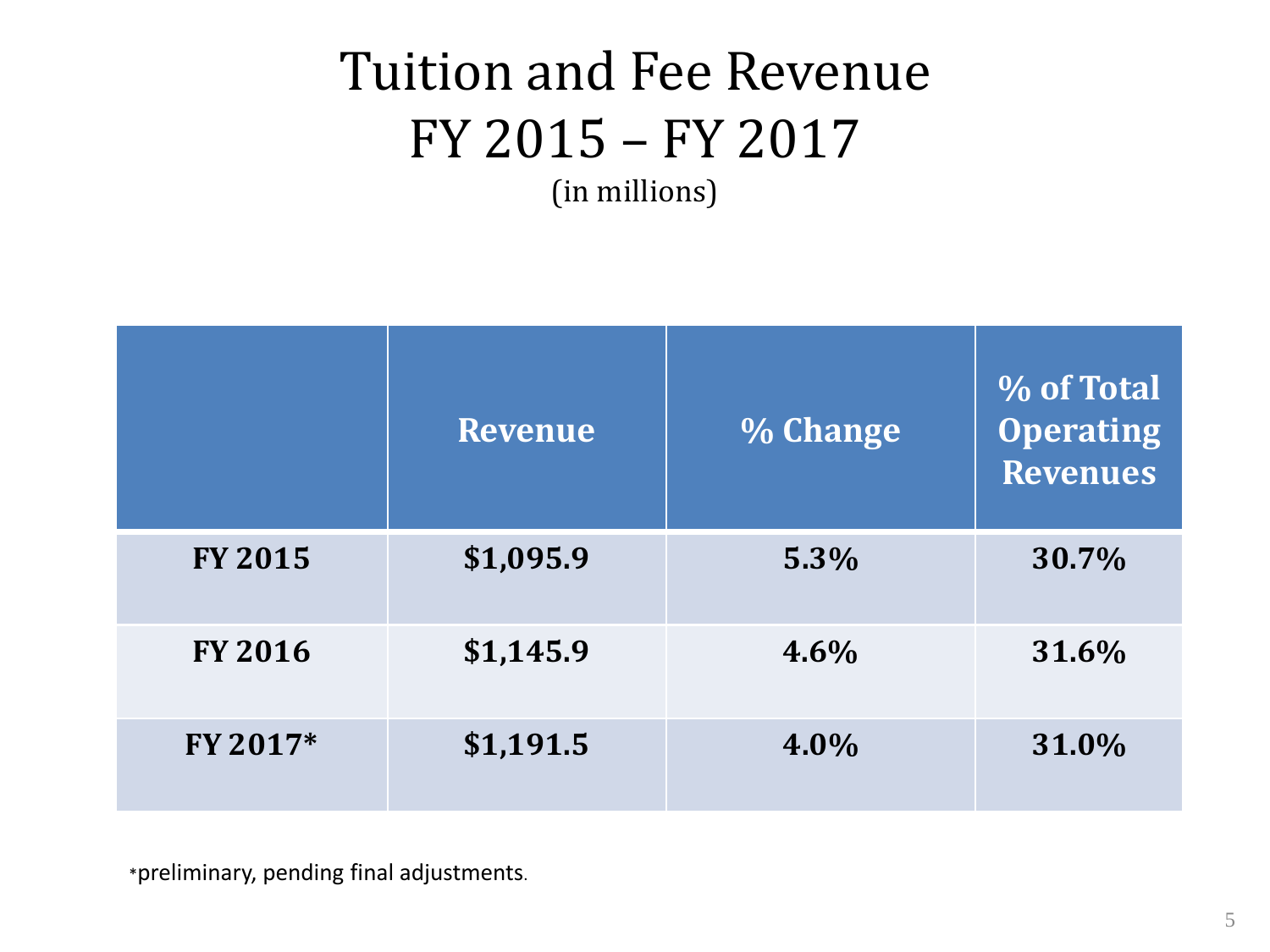## Growth in Research Funding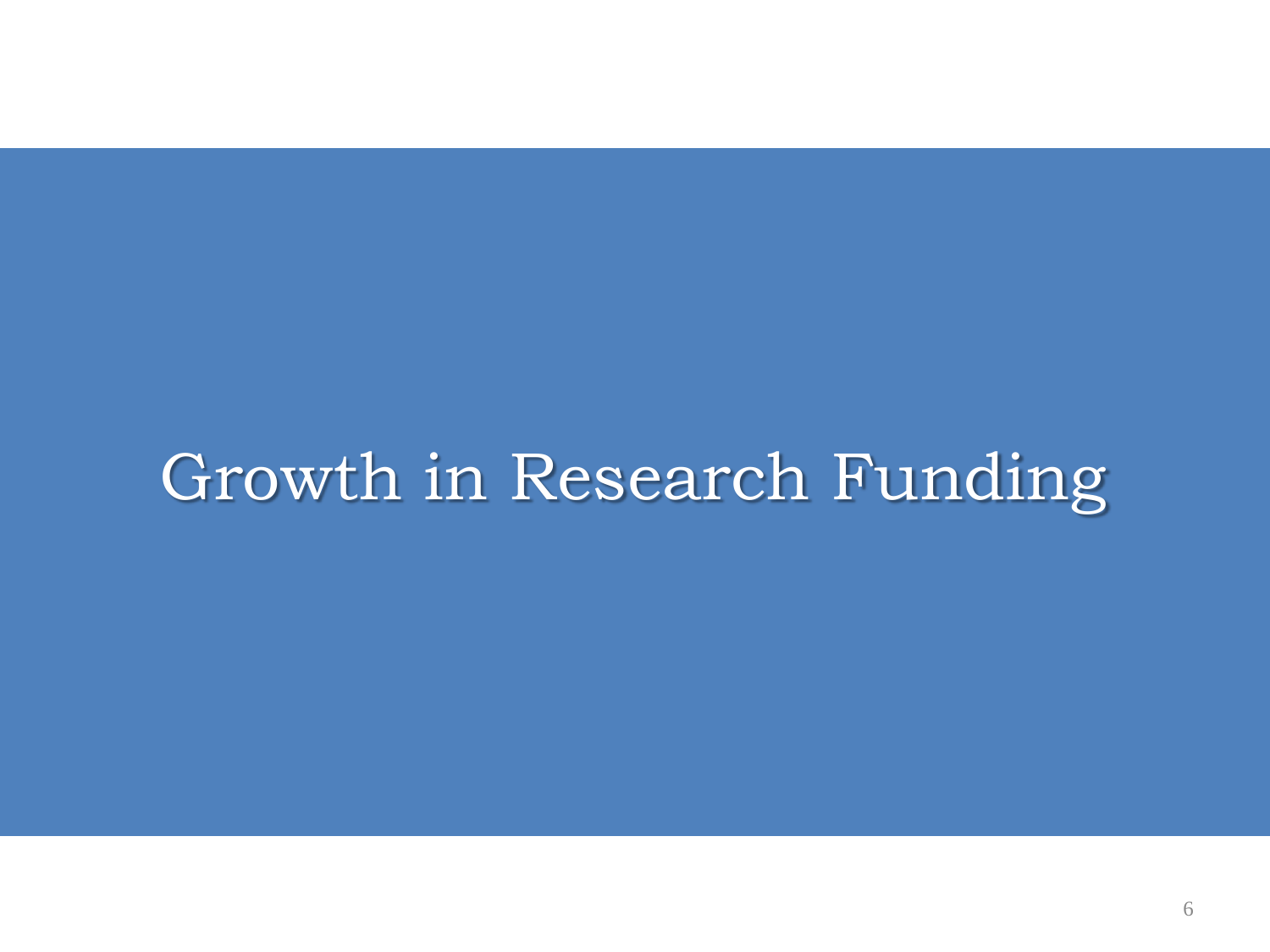## Sponsored Programs Revenue FY 2015 – FY 2017

(in millions)

|                | <b>Revenue</b> | % Change | % of Total<br><b>Operating</b><br><b>Revenues</b> |
|----------------|----------------|----------|---------------------------------------------------|
| <b>FY 2015</b> | \$869.4        | $-3.1%$  | 24.4%                                             |
| <b>FY 2016</b> | \$847.5        | $-2.5%$  | 23.4%                                             |
| FY 2017*       | \$911.4        | 7.5%     | 23.7%                                             |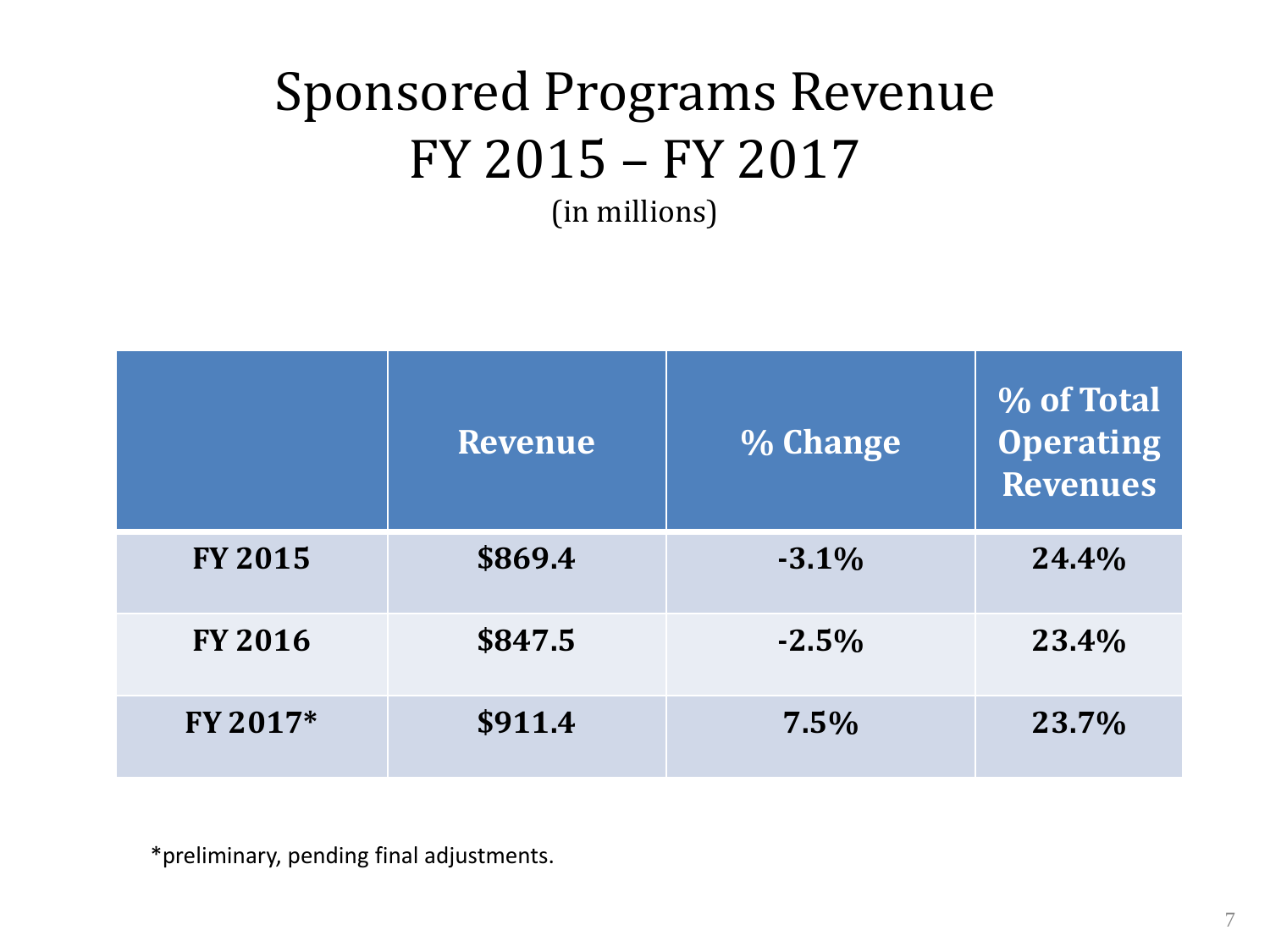## Good News on State Appropriations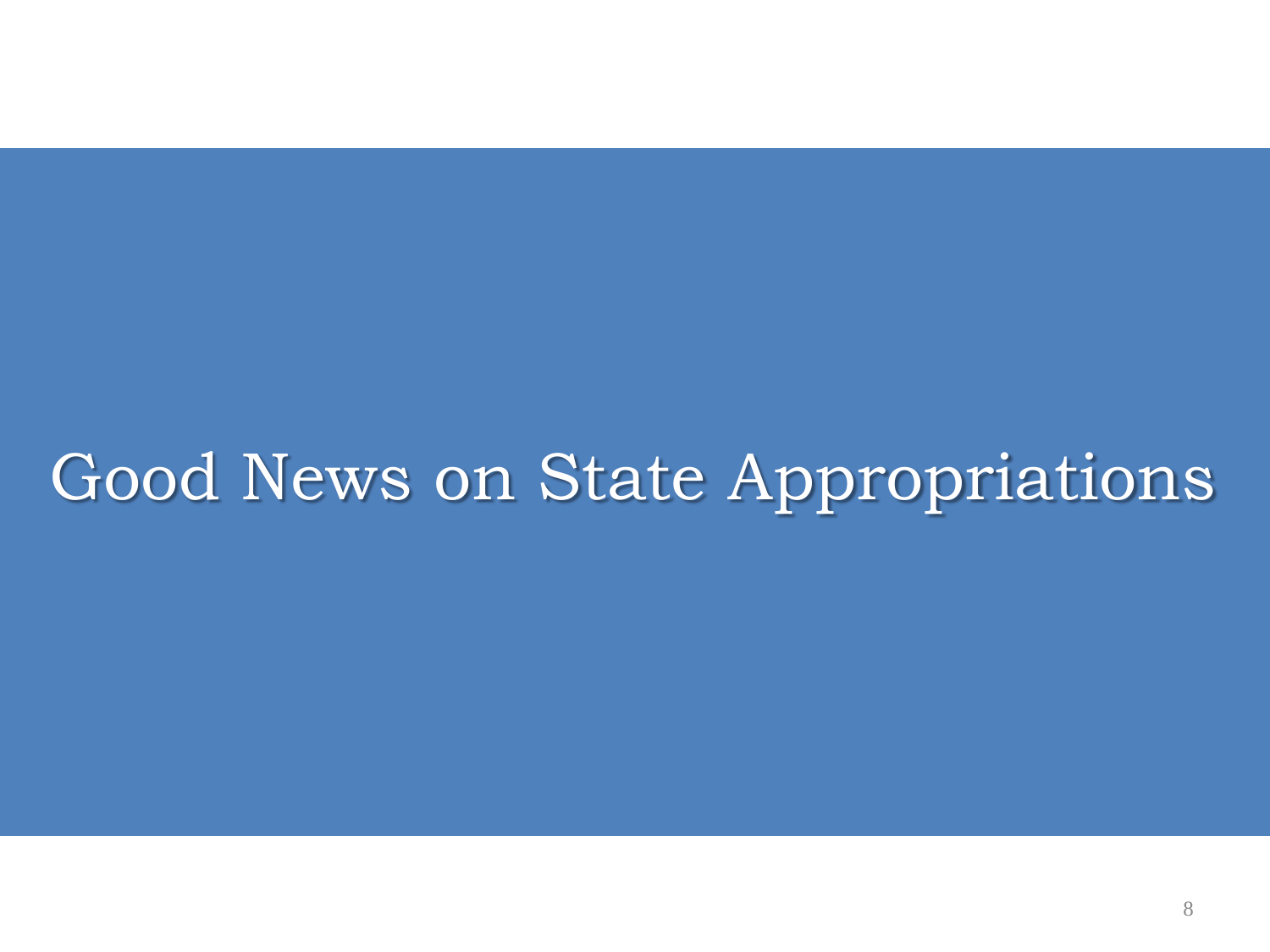#### State Appropriation Adjusted for Intended Year of Cost Coverage Fiscal Years 2016, 2017 and 2018 (in millions)

|                                            | <b>FY 2016</b> | <b>FY 2017</b> | <b>FY 2018</b> |
|--------------------------------------------|----------------|----------------|----------------|
| <b>Education Assistance</b><br><b>Fund</b> | \$444.2        | \$174.1        | \$528.6        |
| <b>General Revenue Fund</b>                | $\bf{0}$       | \$212.1        | \$54.4         |
| <b>Other State Funds</b>                   | \$4.9          | \$5.5          | \$6.0          |
| <b>Total</b>                               | \$449.1        | \$391.7        | \$589.0        |
| <i><b>*As Appropriated</b></i>             | \$185.1        | \$655.8        | \$589.0        |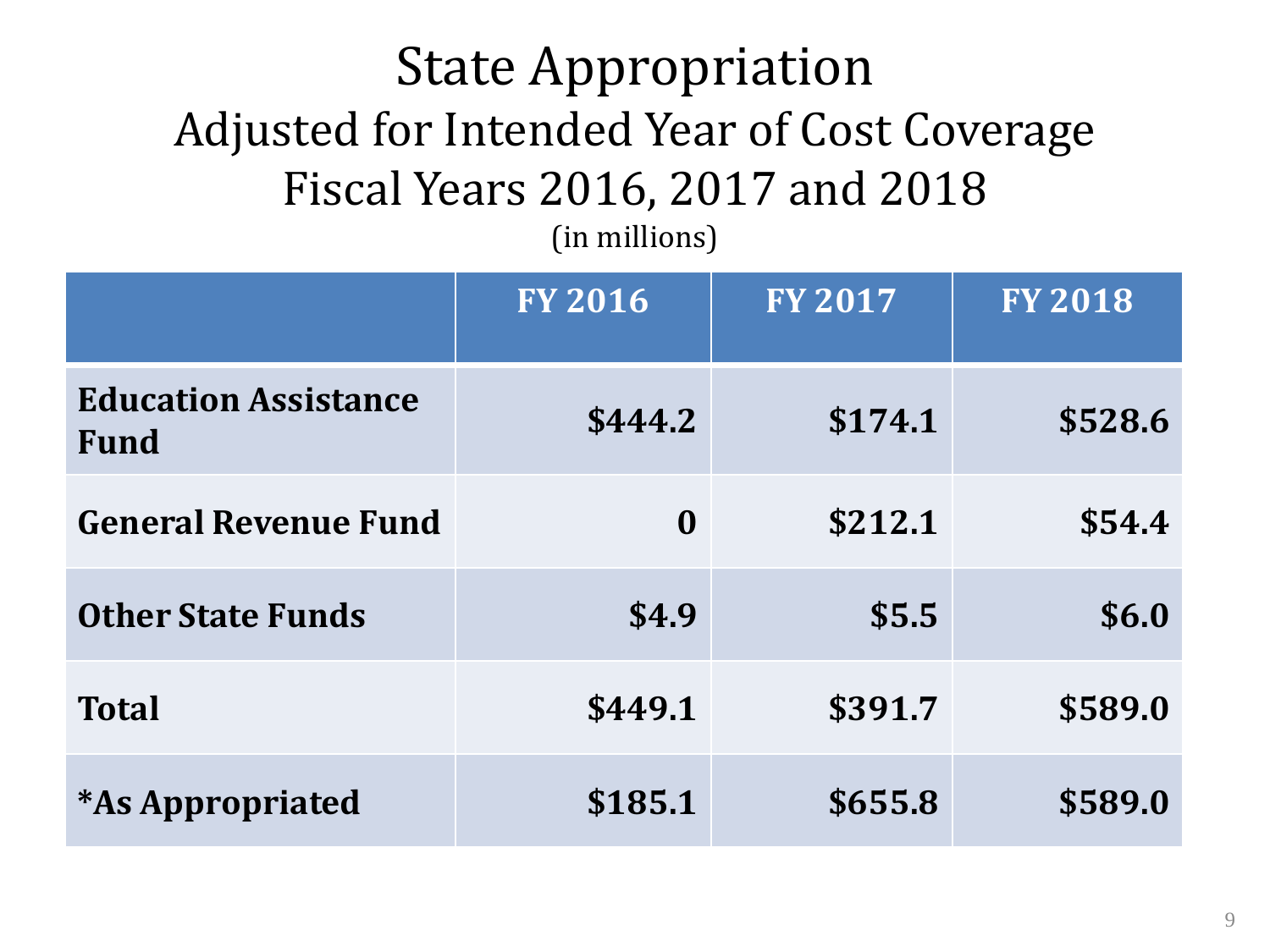### State Appropriation Receivable As of August 25, 2017 (in millions)

|                                            | <b>Appropriated</b> | <b>Billed</b> | <b>Collected</b> | <b>Receivable</b> |
|--------------------------------------------|---------------------|---------------|------------------|-------------------|
| <b>Education Assistance</b><br><b>Fund</b> | \$616.2             | \$231.7       | \$184.6          | \$47.1            |
| <b>General Revenue Fund</b>                | \$266.5             | \$192.2       | \$0              | \$192.2           |
| <b>Other State Funds</b>                   | \$6.3\$             | \$0.6         | \$0.6            | \$0               |
| <b>Total</b>                               | \$889.0             | \$424.5       | \$185.2          | \$239.3           |

**Includes all appropriations signed into law on July 6, 2017**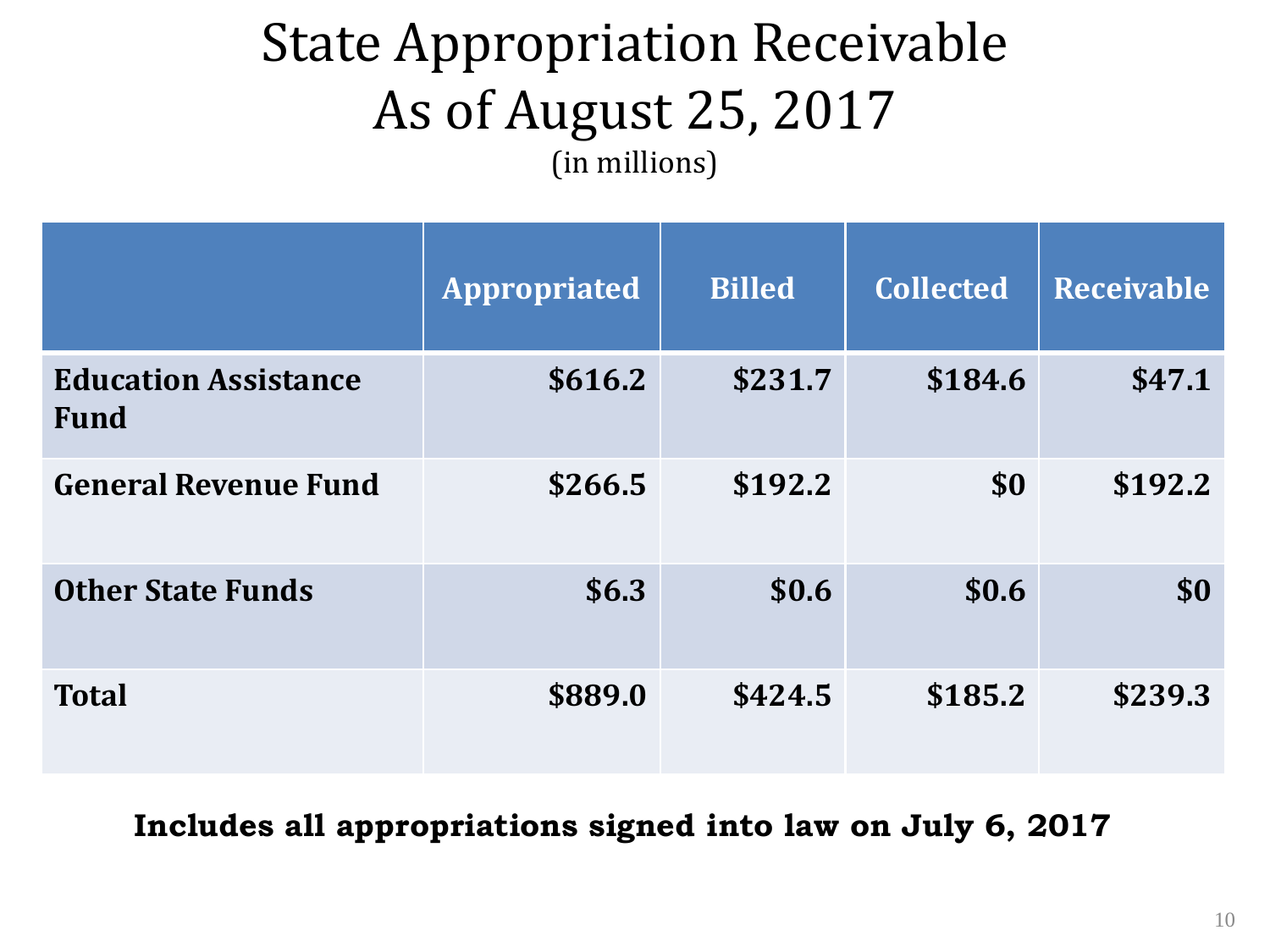## Growth in Clinical Care Revenue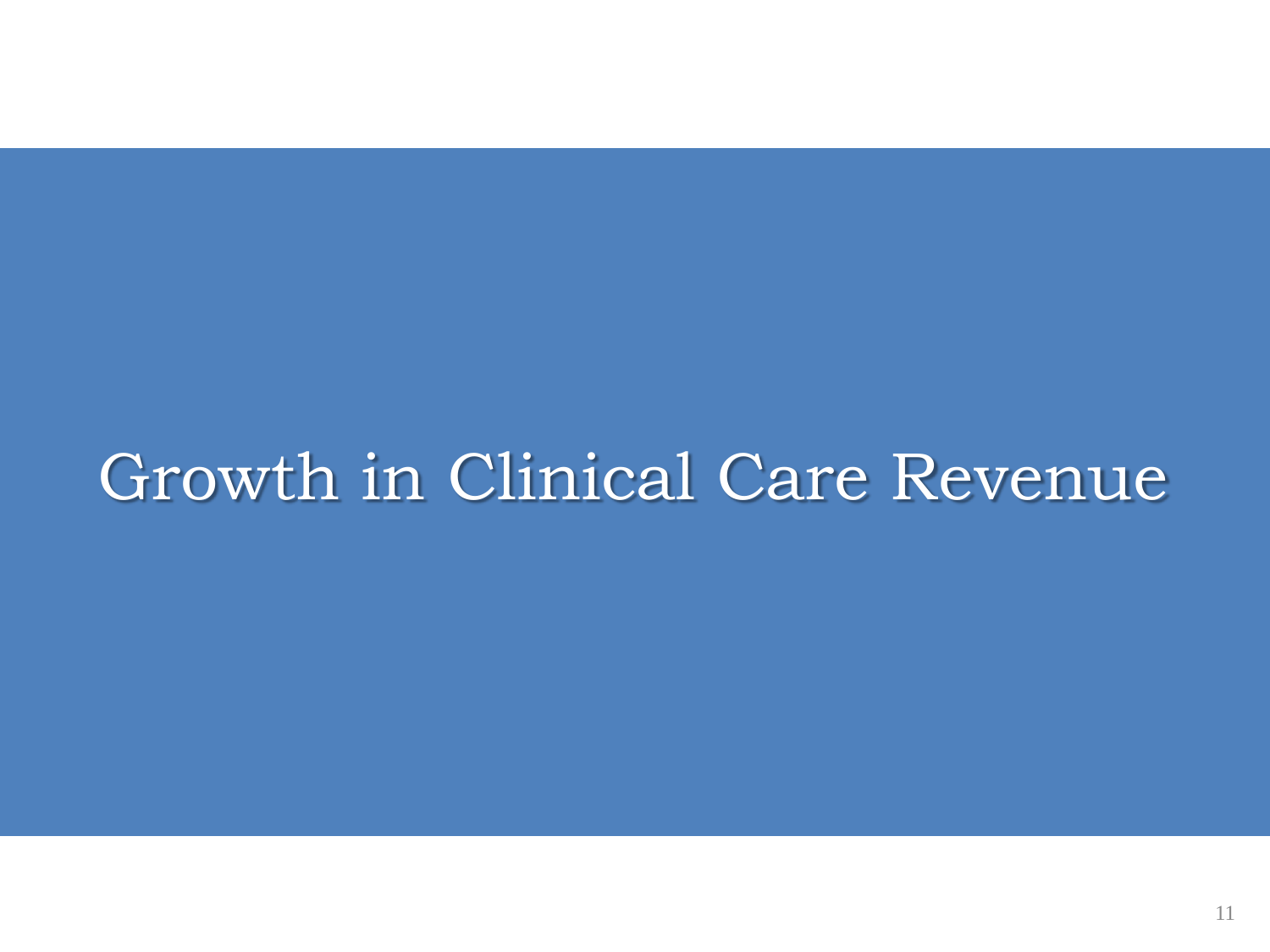## Hospital and Clinic Revenue FY 2015 – FY 2017

(in millions)

|                | <b>Net Patient</b><br><b>Revenue</b> | % Change | % of Total<br><b>Operating</b><br><b>Revenues</b> |
|----------------|--------------------------------------|----------|---------------------------------------------------|
| <b>FY 2015</b> | \$610.5                              |          | 17.1                                              |
| <b>FY 2016</b> | \$620.4                              | 1.6%     | 17.1                                              |
| FY 2017*       | \$672.7                              | 8.4%     | 17.5                                              |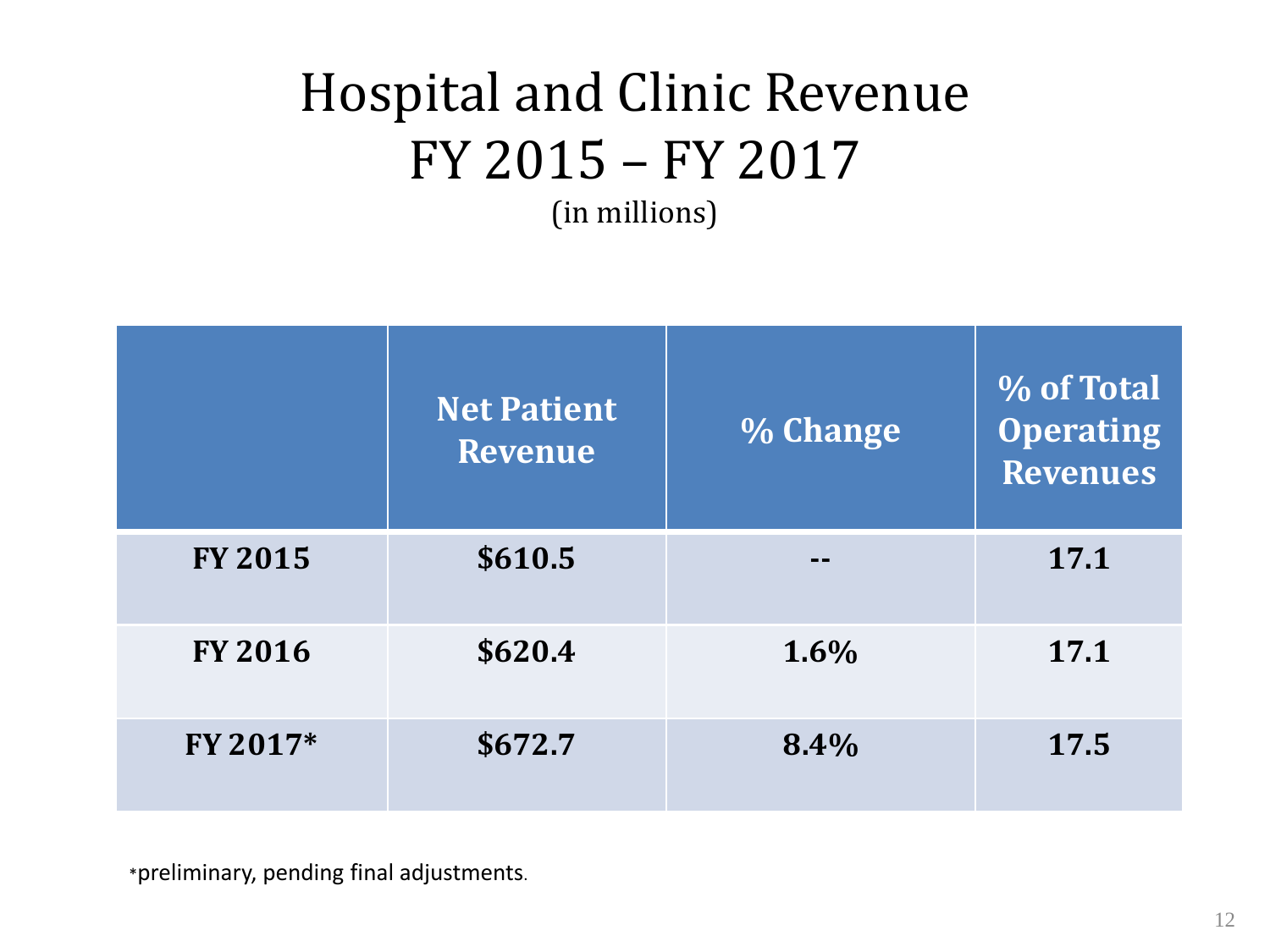## Stable Auxiliary System Revenues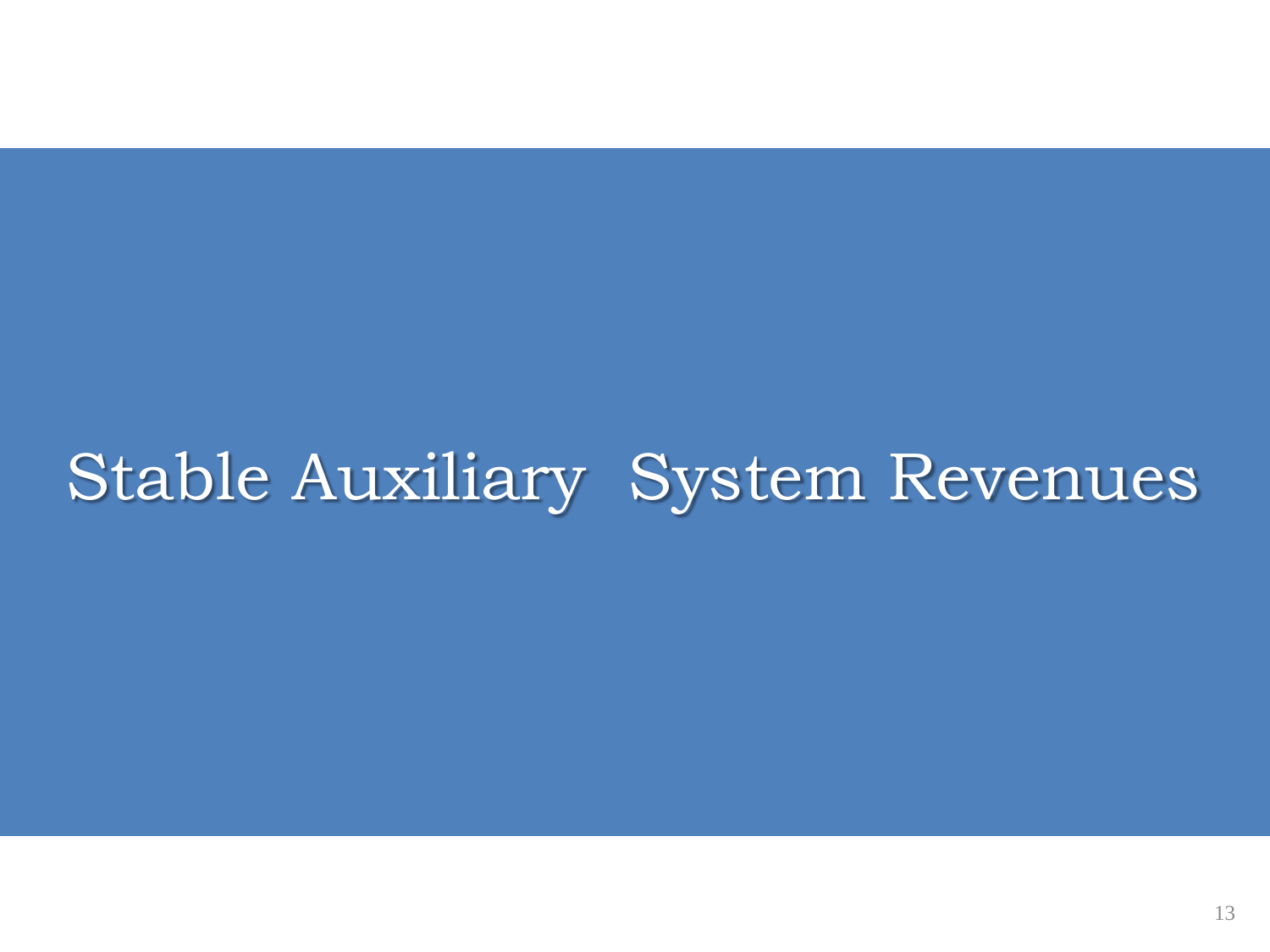## Auxiliary Enterprises Revenue FY 2015 – FY 2017 (in millions)

|                | Revenue | % Change | % of Total<br><b>Operating</b><br><b>Revenues</b> |
|----------------|---------|----------|---------------------------------------------------|
| <b>FY 2015</b> | \$407.5 | 7.5%     | 11.4%                                             |
| <b>FY 2016</b> | \$406.6 | $-0.2\%$ | 11.2%                                             |
| FY 2017*       | \$409.5 | 0.7%     | 10.6%                                             |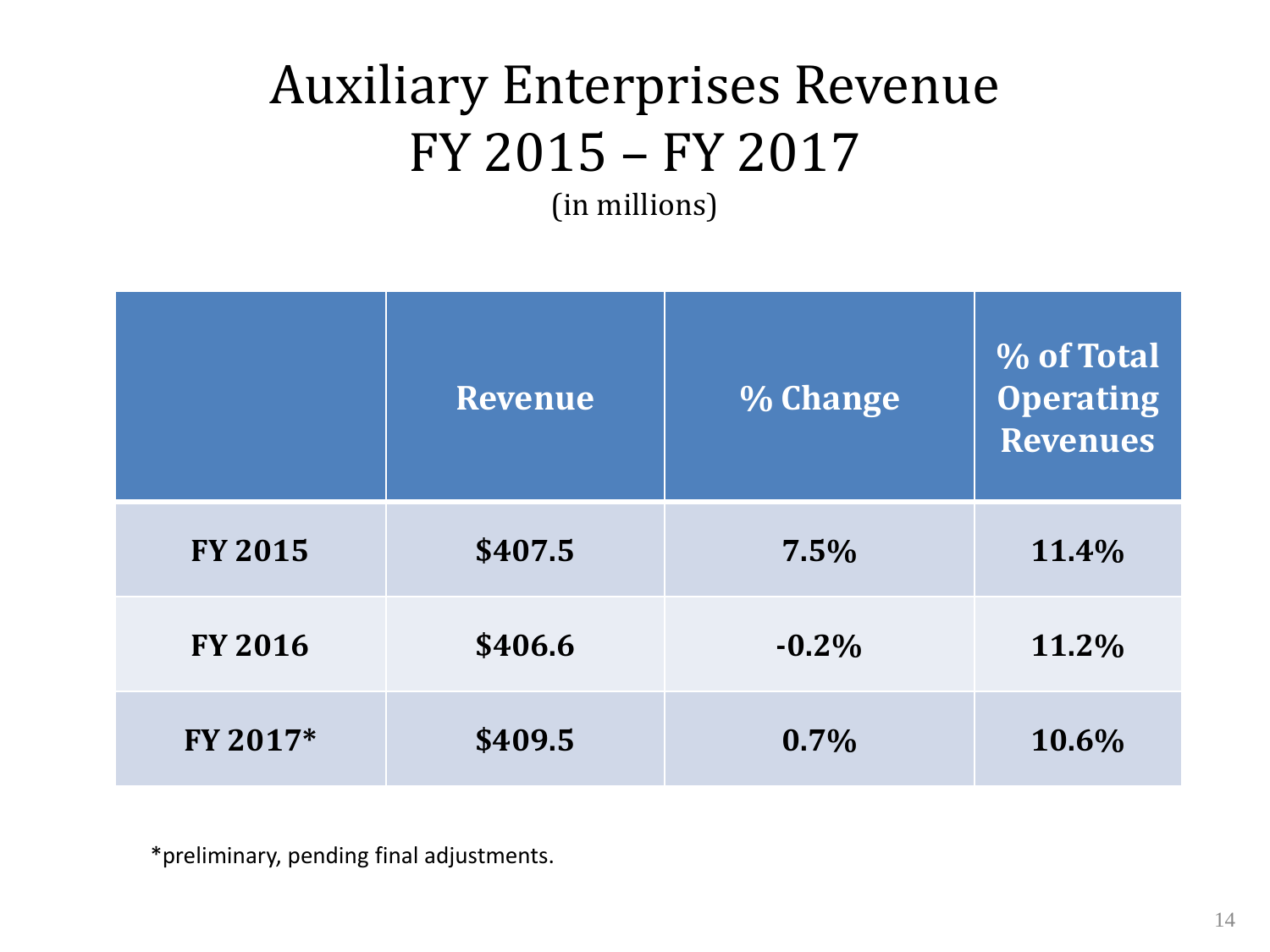## Endowment and Gift Income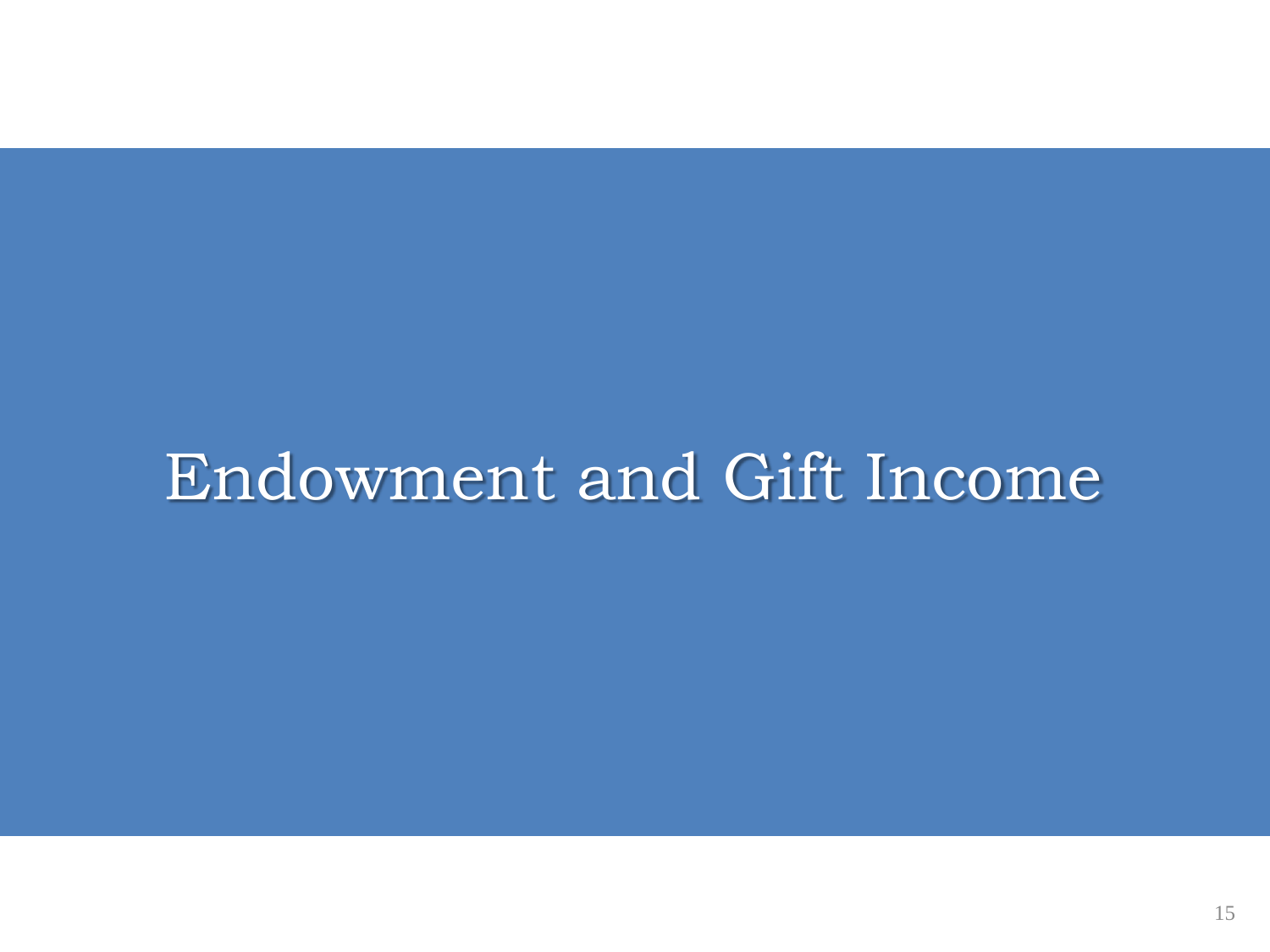## Gift and Endowment Income Support FY 2015 – FY 2017

(in millions)

|                                                                          | <b>FY 2015</b> | <b>FY 2016</b> | FY 2017* |
|--------------------------------------------------------------------------|----------------|----------------|----------|
| <b>Gift &amp; Endowment Income</b>                                       | \$188.0        | \$170.4        | \$202.5  |
| <b>Gift &amp; Endowment Expenses</b>                                     | \$151.2        | \$136.6        | \$132.8  |
| % of Operating Expenses<br><b>Funded by Gift and Endowment</b><br>Income | $2.7\%$        | $2.4\%$        | $2.2\%$  |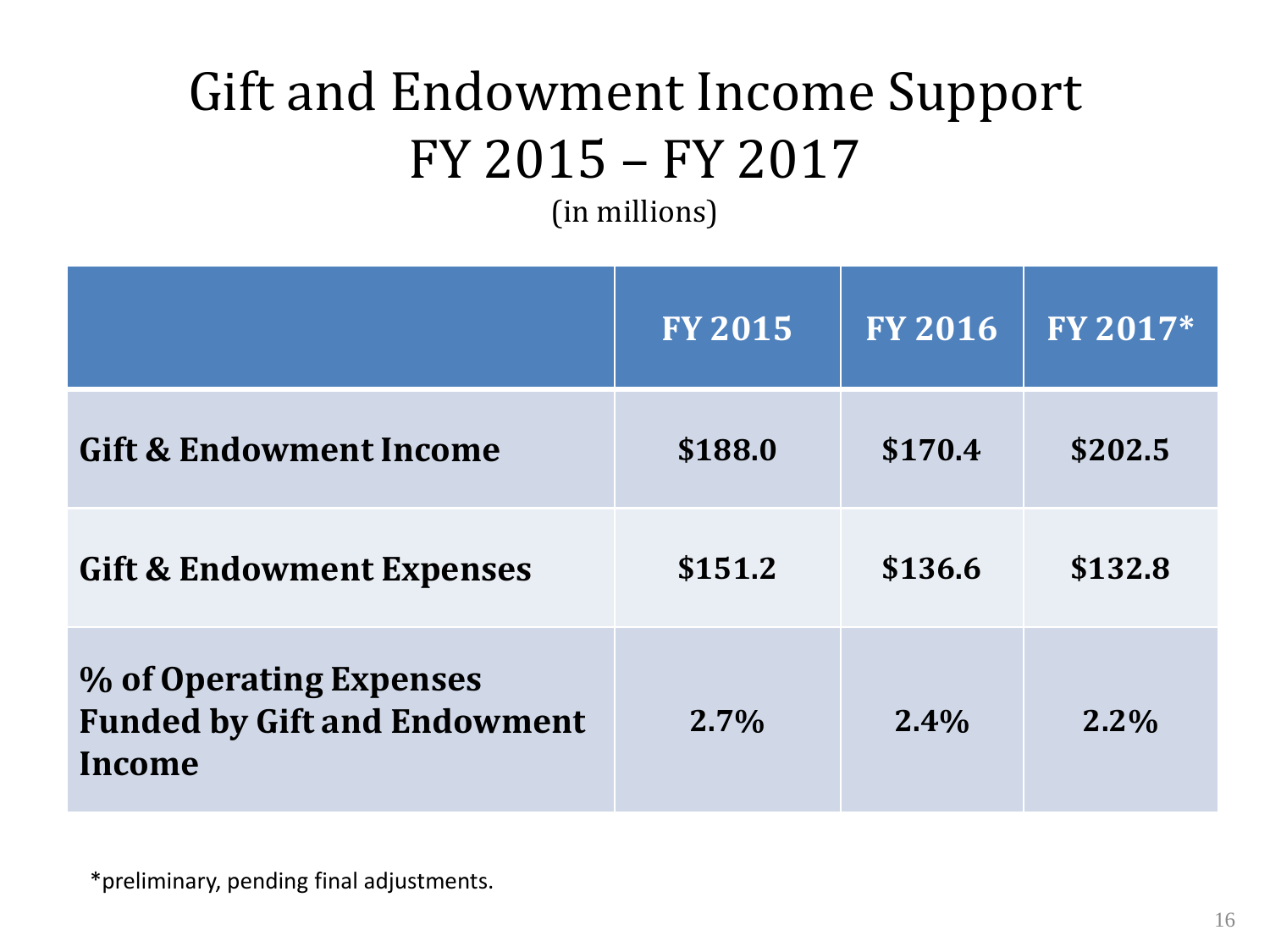# FY 2017 Financial Report

• The University's FY2017 annual financial report is in development.

• State's lengthy budget impasse impacted both FY2016 and FY2017 financial results.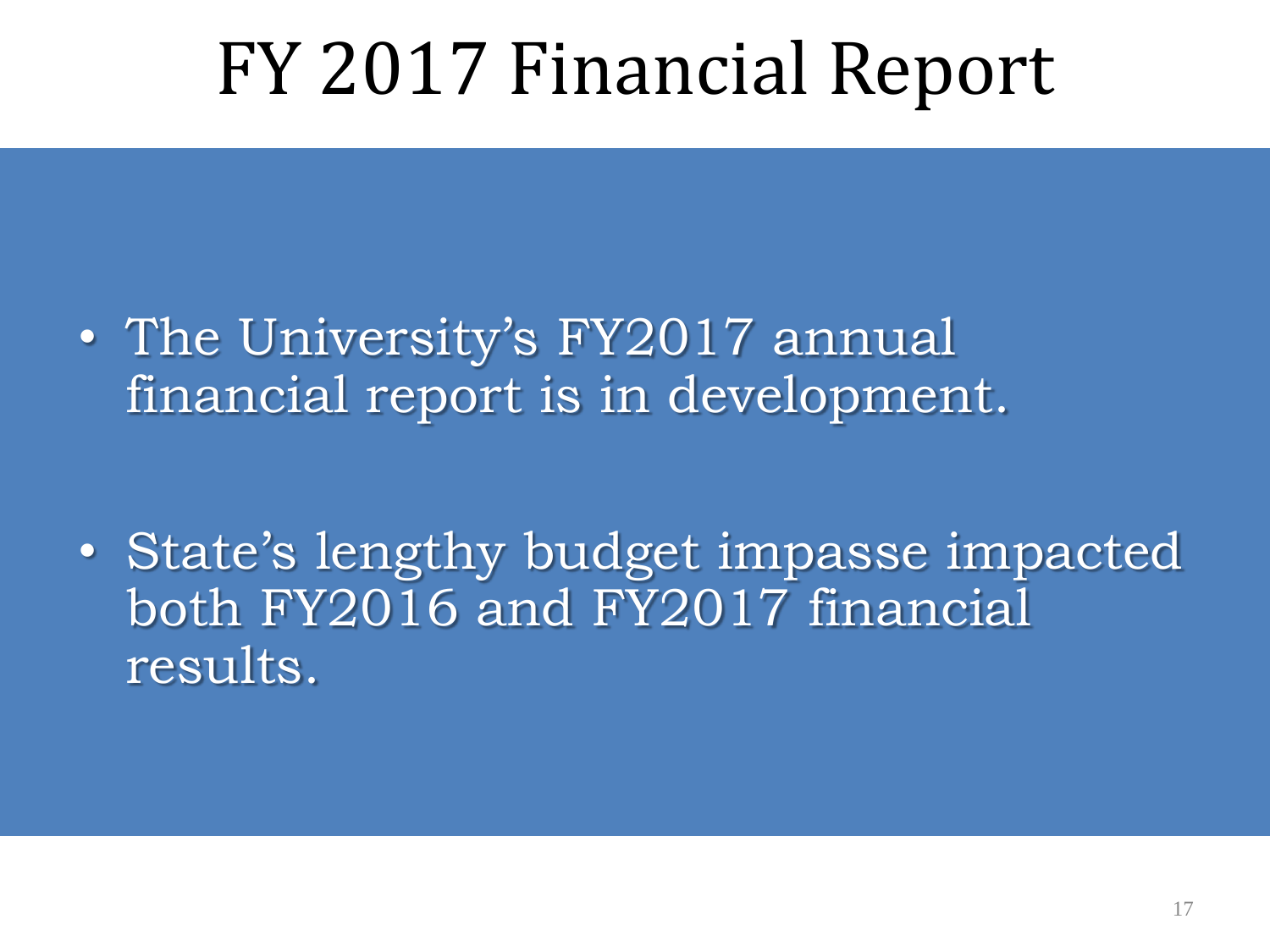# Trend Recap

#### FY 2016:

Lower State appropriation of \$182M (down 82% from FY 2015) was primary driver of decrease in Net Position of \$276M for the year.

#### FY 2017:

With stop-gap appropriation of \$350M, along with improved investment performance, we expect change in Net Position to be much closer to break even for FY 2017.

#### FY 2018:

State appropriation set at \$889M, which includes \$300M that can be applied toward FY 2017 costs.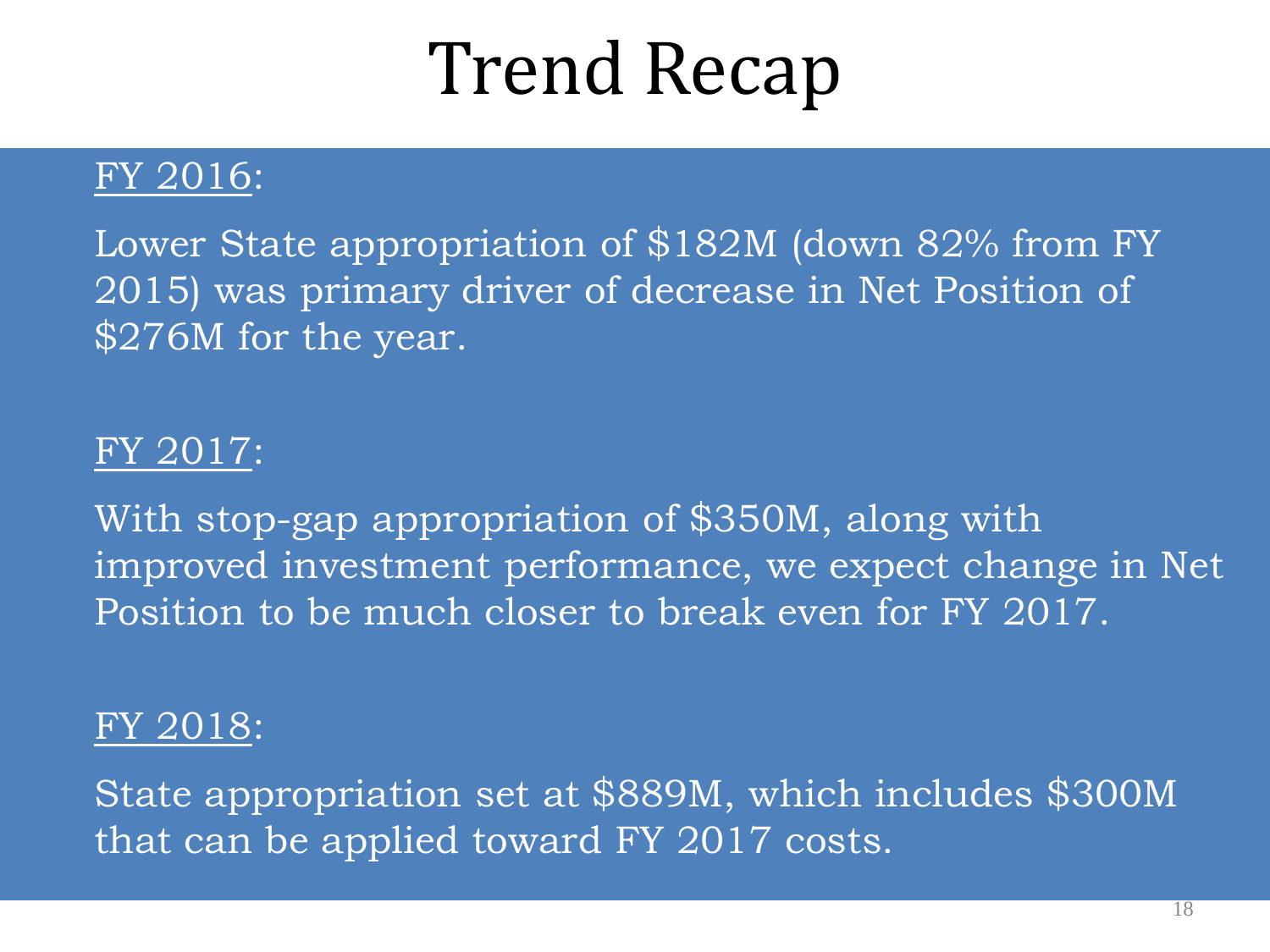## **Looking Ahead to November**

- FY18 Budget Summary for Operations "orange book"
- FY19 Budget Request "green book"